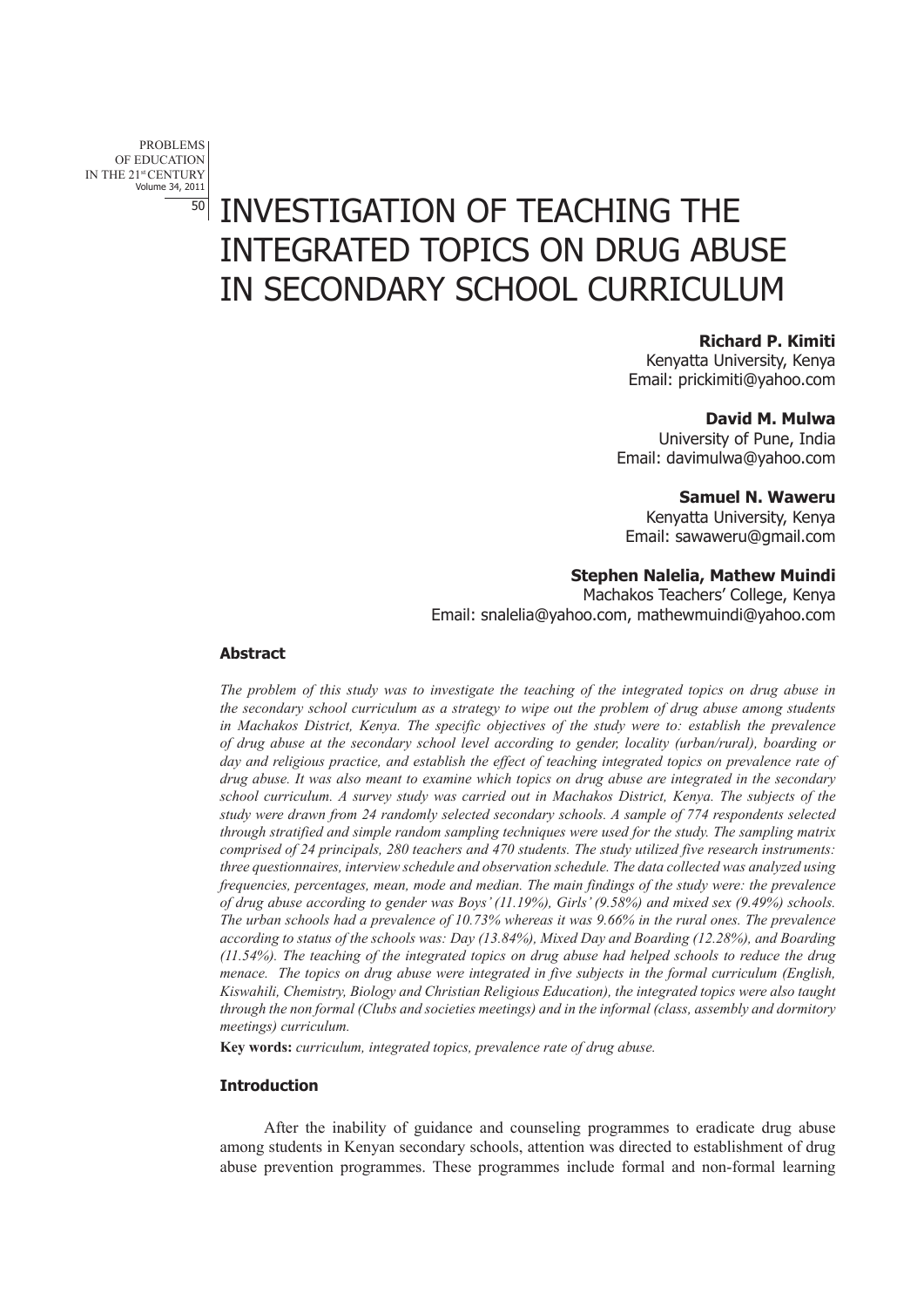> problems of education IN THE 21st CENTURY Volume 34, 2011

activities aimed at educating students against drug abuse by providing them with skills and  $\frac{51}{51}$ knowledge that would keep them informed about the dangers of the vice and consequently avoid engaging in it. The government's formal response in the fight against drug abuse is documented in various official reports; Commissions of Education, Educational Reports, Policy documents and circulars (Republic of Kenya, 2004). The themes of HIV and AIDS and, drug abuse (which is of particular interest to this study) are now integrated in various subjects at the secondary school level.

Despite the efforts made by the government of Kenya to wipe out the problem of drug abuse among students, recent findings indicate that the drug abuse menace is still on the increase at the secondary school level in Kenya (Kombo, 2006). The prevalence of drug abuse at the national level among secondary school students in 2001 was 38%. In 2002, it was 42.5%, whereas in 2003, it was 42%. The prevalence according to the information documented by the Ministry of Education for the years: 2004, 2005 and 2007 was 43.2%, 43.5% and 43.9% respectively (NACADA, 2006). The data presented above shows that the prevalence of drug abuse at the national level has been going upward except in the year 2002.

## *Problem of Research*

In attempt to reduce the problem of drug abuse among students, the teaching of the integrated topics on drug abuse in the secondary school curriculum was introduced in the Kenyan Education system more recently (Republic of Kenya, 2008). However, the teaching of the integrated topics on drug abuse in the secondary school curriculum may experience some challenges like resistance by teachers and lack of trained personnel (Miller, 2002). Such challenges are likely to negatively affect the teaching of topics that have been integrated in the secondary school curriculum. The problem of this study was therefore to investigate teaching of the integrated topics on drug abuse in the secondary school curriculum as a strategy to wipe out the problem of drug abuse among secondary school students in Kenya.

The study sought to establish the prevalence of drug abuse at the secondary school level according to gender, locality (urban or rural), boarding or day and religious practices.

It also sought to establish the effect of teaching the integrated topics on prevalence rate of drug abuse among secondary school students and also examine which topics on drug abuse are integrated in the secondary school curriculum.

#### *Limitations of the Study*

This study was limited by the intervening variables related to the characteristics of the schools selected for this study. These included the status of each school (provincial or district) and the school's resource base. The study was also limited to teacher-related variables; teaching experience and personal competency. Student's ability could also have influenced their interpretations of the various items in the Students Drug Abuse Education Questionnaire. Another limitation to the study was related to sample size. Specifically the study was affected by the intervening variable of mortality rate where some teacher and student respondents who had been selected for the study returned their questionnaires uncompleted. The effects of such variables were also likely to have affected the findings of this study.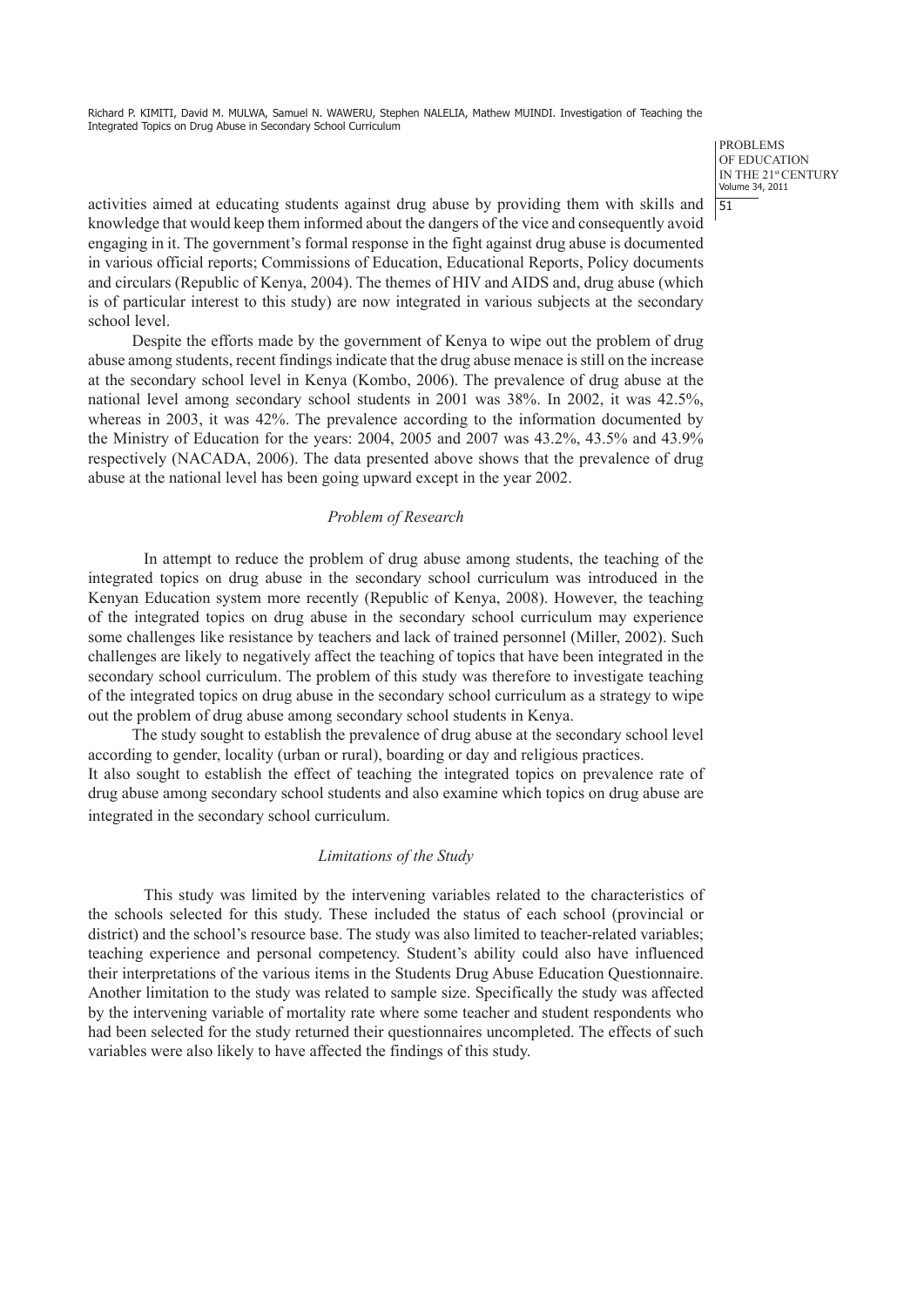#### 52 *Delimitations of the Study*

This study delimited itself to secondary schools in Machakos District, Eastern Province, Kenya. Ideally, the secondary schools sampled for the study should have been drawn from all districts in Kenya. However, this was not possible due to time and financial constraints. This study also confined itself to fourth form students and teachers in public secondary schools in the four divisions of Machakos District. Thus the current study was confined to the variables that were related to teachers and the school curriculum only. Again, this decision was taken due the financial and time constraints.

# **Methodology of Research**

#### *General Background of Research*

The study was conducted using both quantitative and qualitative approaches; however, quantitative methods were prioritized. Descriptive survey design was majorly used for the study. This is because the study was meant to ask large numbers of people questions about their opinions and ideas, and even describe what they say. The survey was cross-sectional in nature and used students, teachers and principals all at the same time in the study.

#### *Sample of Research*

The target population of this study comprised of approximately, 19200 students, 3739 teachers and 62 principals in Machakos district. The subjects of the study were drawn from 24 randomly selected secondary schools. A sample of 774 respondents was selected through stratified and simple random sampling techniques. The sampling matrix comprised of 24 principals, 280 teachers and 470 students.

#### *Data Collection Tools*

The study utilized five research instruments: three questionnaires, interview schedule and observation schedule. The validity and reliability of the research instruments was established by piloting the instruments in two secondary schools in Machakos District. The items in the research instruments were modified after the pilot study. The reliability of the research instruments was determined through the split–half correlation formula. The reliability index for each research instrument was: Students' Drug Abuse Education Questionnaire (0.96), Teachers' Drug Abuse Education Questionnaire (0.94), Principals' Drug Abuse Education Questionnaire (0.95) and Interview Schedule (0.72).

#### *Data Analysis*

The data collected was analyzed using frequencies, percentages, mean, mode and median. The data analyzed was categorized and presented as follows:

- Prevalence of drug abuse at the secondary school level according to gender, locality, status (boarding/day) and religious practices.
- Effect of teaching the integrated topics on drug abuse on prevalence rate among secondary school students.
- Topics on drug abuse that are integrated in the secondary school curriculum.

problems OF EDUCATION IN THE 21st CENTURY Volume 34, 2011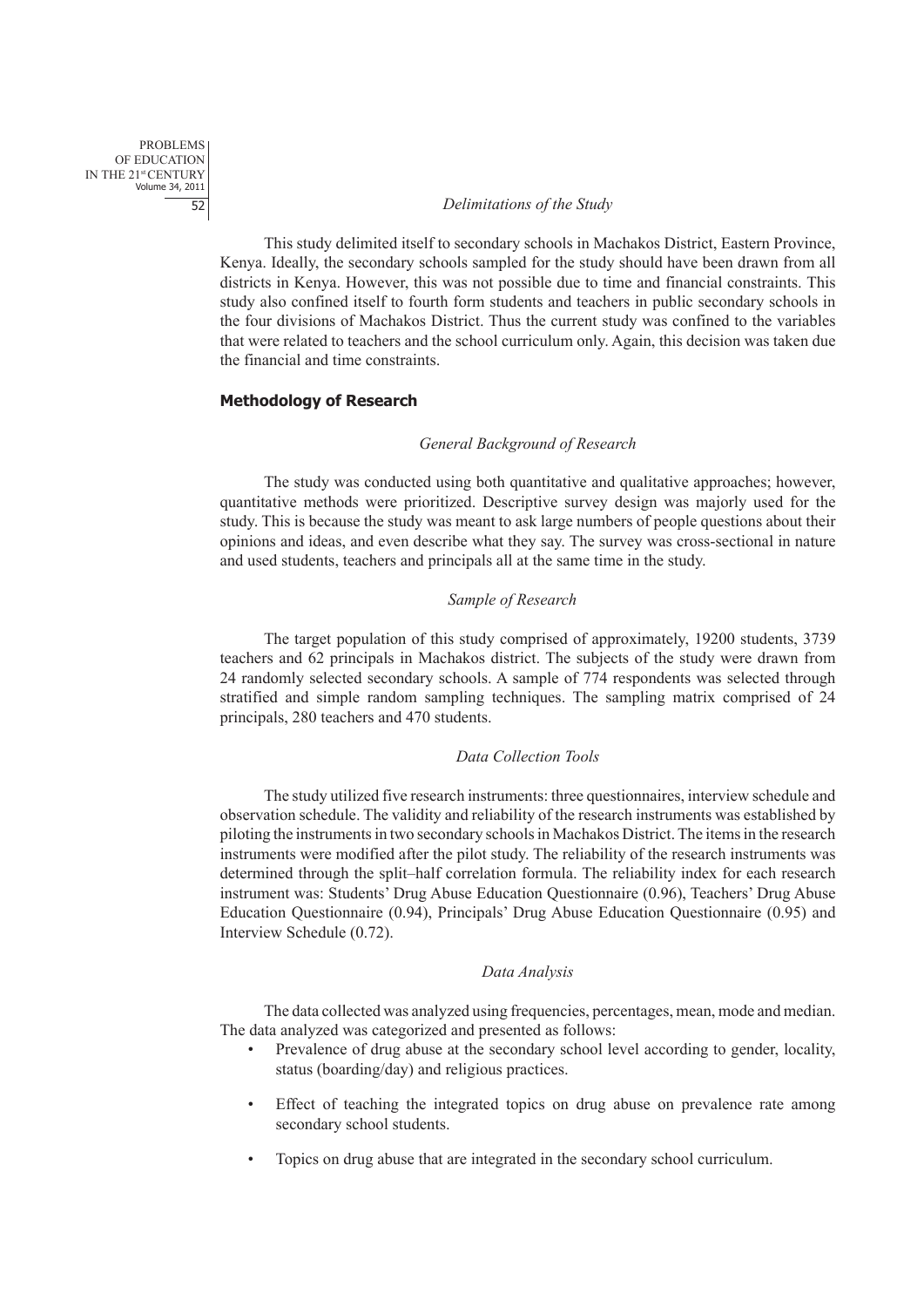## **Results of Research** 53

problems of education IN THE 21st CENTURY Volume 34, 2011

## *The Prevalence of Drug Abuse according to Gender, Locality, Status (Boarding/Day) and Religious Practices at the Secondary School Level*

a) Prevalence according to gender parity.

The subjects of the study were asked to state the prevalence rate of drug abuse in secondary schools according to gender parity. The findings from the student respondents showed that the computed mean for drug abuse prevalence rate in Girls' schools was 9.58%. On the other hand, the calculated mean for the prevalence rate of drug abuse in Boys' schools was 11.19% and that of mixed schools was 9.49%. The modal class for the drug abuse prevalence rate in the three categories of schools was 1-10%. This implied that most of the schools selected for this study had a drug abuse prevalence rate of less than 10%. The median for the drug abuse prevalence was 9.98% for the mixed schools, 10.14% for the Girls' schools and 10.35% for the Boys' ones. A summary of the study findings on drug abuse prevalence in the schools selected for the study according to gender is shown in the table 1 below

| Schools according to<br>gender Stratification | <b>Class</b> | Frequency (f)            | Mid-point $(x)$ | $f_{\mathsf{X}}$ | Mean  |
|-----------------------------------------------|--------------|--------------------------|-----------------|------------------|-------|
|                                               | $1 - 10$     | 92                       | 5.5             | 506              |       |
|                                               | $11 - 20$    | 47                       | 15.5            | 728.5            |       |
| Boys' School                                  | 21-30        | 19                       | 25.5            | 484.5            | 11.19 |
|                                               | $31 - 40$    | $\overline{2}$           | 35.5            | 71               |       |
|                                               |              | $\Sigma f = 160$         |                 | $\Sigma$ fx=1790 |       |
| Girls' School                                 | $1 - 10$     | 69                       | 5.5             | 379.5            |       |
|                                               | $11 - 20$    | 41                       | 15.5            | 62               |       |
|                                               | $21 - 30$    | 37                       | 25.5            | 943.5            | 9.58  |
|                                               | $31 - 40$    | $\overline{2}$           | 35.5            | 71               |       |
|                                               |              | $\Sigma f = 152$         |                 | $\Sigma$ fx=152  |       |
| Mixed School                                  | $1 - 10$     | 103                      | 5.5             | 556.5            |       |
|                                               | $11 - 20$    | 47                       | 15.5            | 728.5            |       |
|                                               | $21 - 30$    | 8                        | 25.5            | 204              | 9.49  |
|                                               | $31 - 40$    | $\overline{\phantom{a}}$ | 35.5            | -                |       |
|                                               |              | $\Sigma f = 158$         |                 | $\Sigma$ fx=1499 |       |

# **Table 1. Students' Response on Prevalence of Drug Abuse in Secondary Schools according to Gender Stratification.**

As shown in Table 1, the study found out that the prevalence rate of drug abuse was below 12% in all the schools selected for this study. However, these findings indicated that drug abuse was slightly more prevalent in Boys' schools compared to the Girls' ones. The mixed girls'/ boys' schools had the lowest prevalence of drug abuse. This observation was associated with students' behaviour, whereby girls are less adventurous on anti-social issues compared to boys. The case for the mixed schools might have been brought about by peer counseling that students of the opposite sex give one another.

## b) Prevalence of drug abuse according to locality

The study also aimed at establishing the prevalence of drug abuse according to the locality of secondary schools in Machakos district. The data collected showed that 9 (37.50%) schools sampled for the study were in urban centers whereas the rest 15(62.50%) were in rural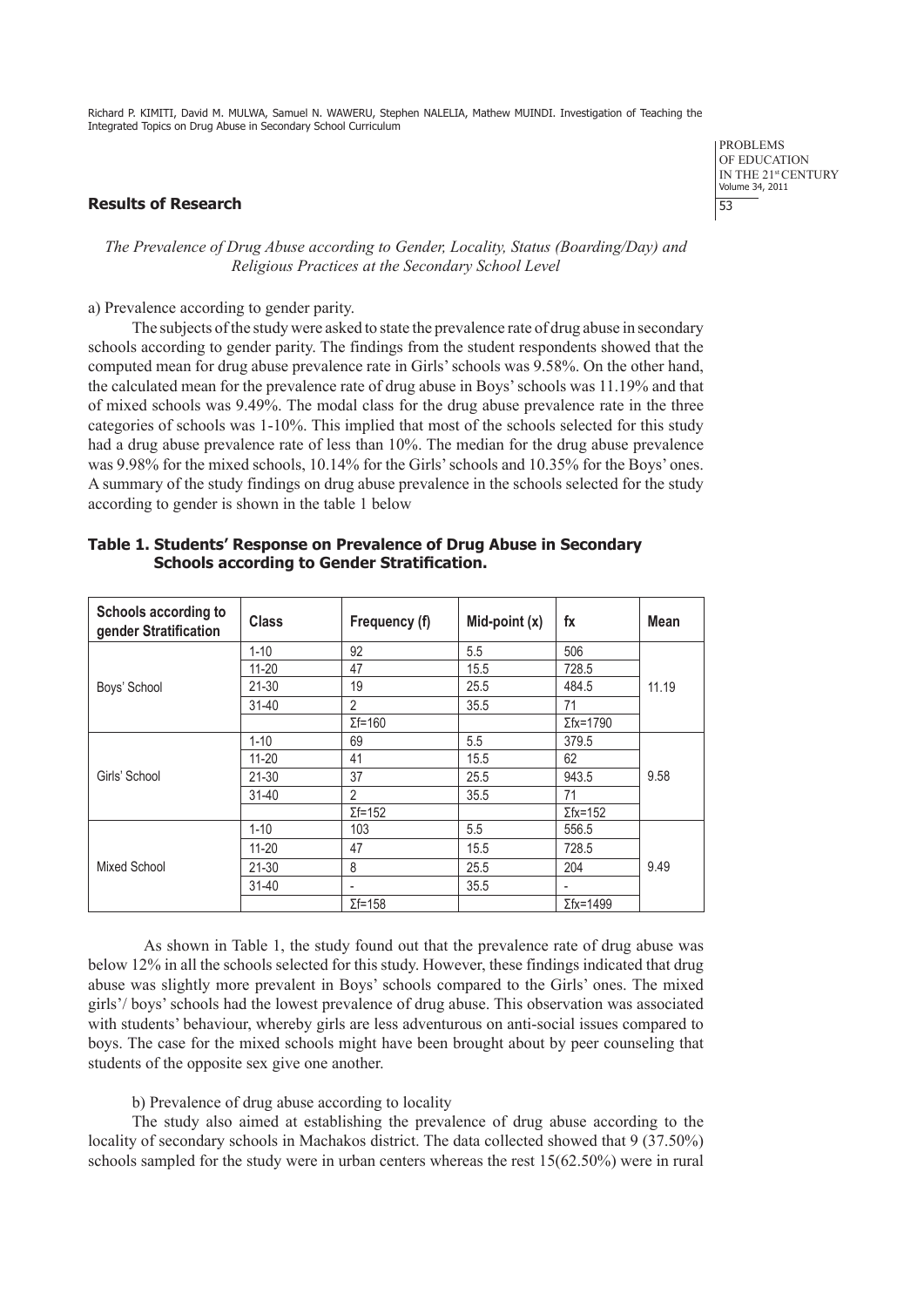problems OF EDUCATION IN THE 21st CENTURY Volume 34, 2011

54 areas. The schools categorized as rural ones were those located 20 kilometers from Machakos town center. The prevalence rate of drug abuse in urban schools was slightly higher than that for rural ones as shown in Table 2 below.

| <b>Schools by Locality</b> | <b>Class</b> | Frequency(f)     | $Mid-point(x)$ | fx                  | Mean  |
|----------------------------|--------------|------------------|----------------|---------------------|-------|
| Urban Schools              | $1 - 10$     | 125              | 5.5            | 687.5               | 10.73 |
|                            | $11 - 20$    | 19               | 15.5           | 294.5               |       |
|                            | $21 - 30$    | 26               | 25.5           | 668                 |       |
|                            | $31 - 40$    |                  | 35.5           | 248.5               |       |
|                            |              | $\Sigma$ f=177   |                | $\Sigma$ f.x=1898.5 |       |
| <b>Rural Schools</b>       | $1 - 10$     | 192              | 5.5            | 1056                |       |
|                            | $11 - 20$    | 84               | 15.5           | 1302                |       |
|                            | $21 - 30$    | 13               | 25.5           | 331.5               | 9.66  |
|                            | $31 - 40$    | 4                | 35.5           | 142                 |       |
|                            |              | $\Sigma f = 293$ |                | $\Sigma$ fx=2831.5  |       |

 **Table 2. Prevalence of Drug Abuse in Secondary Schools according to Locality.** 

Table 2 shows that the computed mean for drug abuse prevalence rate in the urban schools was 10.73% while that for the rural ones was 9.66%. The modal class for the prevalence rate for both categories of schools was 1-10%. This implied that most of the schools selected for this study had a drug abuse prevalence rate of less than 10%. Table 2 further shows that 33 student respondents in urban schools reported that the drug abuse prevalence was above 20%. This represented 18.64% of the urban schools. On the other hand, 17 (5.80%) student respondents stated that drug abuse prevalence rate in the rural schools was above 20%. It also shows that the median for drug abuse prevalence in the urban schools was 8.62% while that for the rural ones was 6.51%. Once more these statistics revealed that drug abuse prevalence was higher in the urban schools compared to the rural ones. This observation was brought by the fact that the drugs abused by secondary school students were readily available in urban centers compared to the rural ones. The probes with the teacher interviewees further revealed that students' indiscipline that is closely linked to drug abuse was also more pronounced in urban schools compared to the rural ones.

The teacher and principal respondents reported a similar pattern of the prevalence of drug abuse. For instance, the teacher respondents stated that 20% urban schools had a prevalence rate of less than (10%) whereas 40% rural ones had the same rate. A teacher interviewee from an urban Secondary School reported that cases of drug abuse in that school were low due to the teaching of the integrated topics on drug abuse. There were only two teacher interviewees from a rural school, who reported a high prevalence (above 50%) of drug abuse in their school. However, an interview with the principal of that school revealed that the two teachers had been posted to the school one month before the study was carried out and hence their results were not valid. The data collected from the principal respondents showed that both urban and rural schools had a drug abuse prevalence rate of less than 10%. A comparison between the students' and teachers' responses showed that the prevalence rate of drug abuse was higher in urban schools compared to the rural ones.

c) Prevalence of drug abuse according to school status

The results of the drug abuse according to school status were as presented in table 3 below.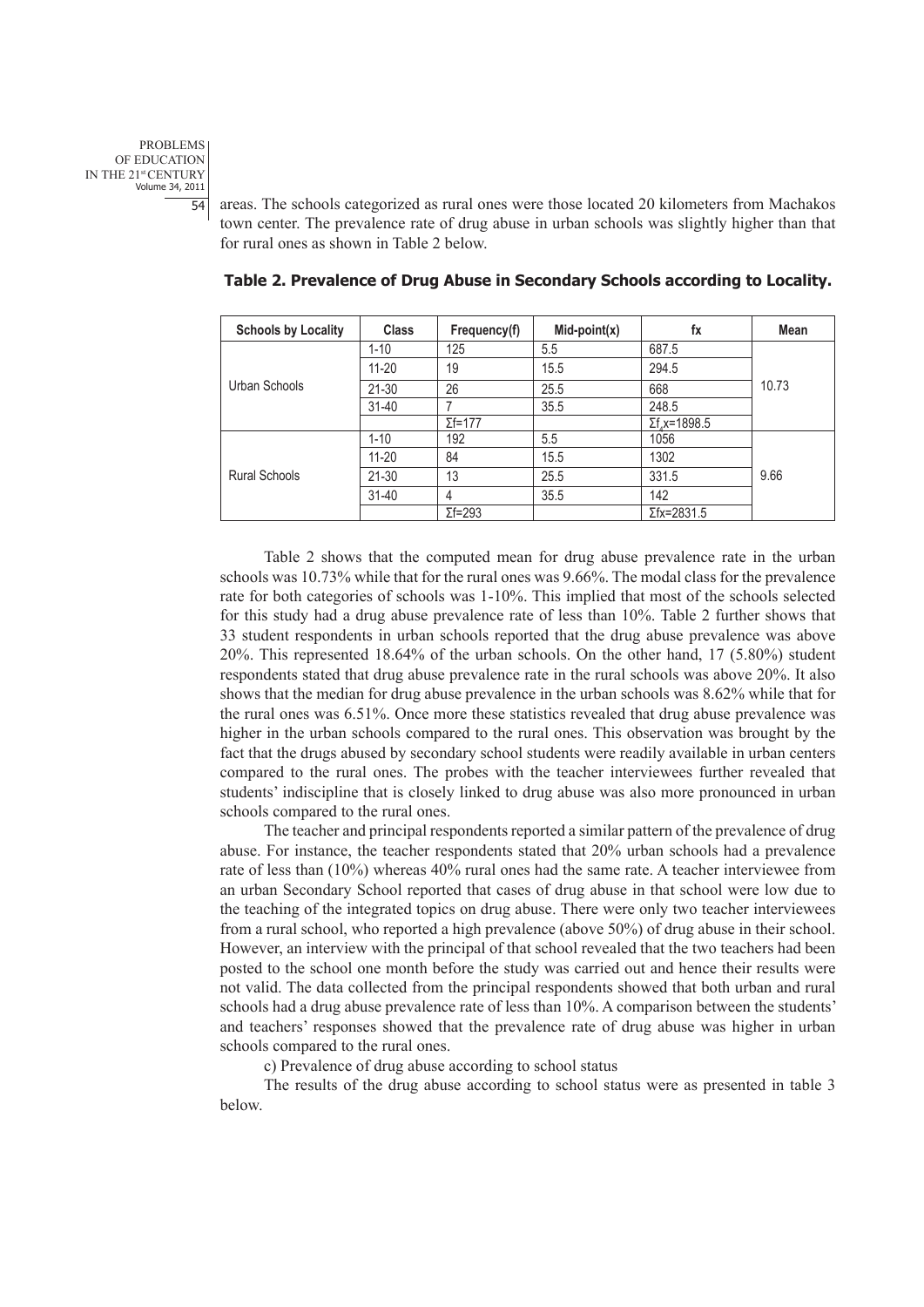> problems of education IN THE 21st CENTURY Volume 34, 2011

| <b>School Status</b>    | <b>Class</b> | Frequency (f)   | Mid-point $(x)$ | $f_{\rm X}$        | Mean  |
|-------------------------|--------------|-----------------|-----------------|--------------------|-------|
| Day School              | $1 - 10$     | 32              | 5.5             | 176                |       |
|                         | $11 - 20$    | 47              | 15.5            | 728                |       |
|                         | $21 - 30$    | 13              | 25.5            | 331.5              | 13.84 |
|                         | $31 - 40$    | 3               | 35.5            | 106                |       |
|                         |              | $\Sigma f = 97$ |                 | $\Sigma$ fx=1342   |       |
| <b>Boarding Schools</b> | $1 - 10$     | 40              | 5.5             | 220                |       |
|                         | $11 - 20$    | 37              | 15.5            | 573.5              |       |
|                         | $21 - 30$    | 8               | 25.5            | 204                | 12.28 |
|                         | $31 - 40$    | $\overline{2}$  | 35.5            | 71                 |       |
|                         |              | $\Sigma f = 97$ |                 | $\Sigma$ fx=1068.5 |       |
| Mixed (Day/Board-       | $1 - 10$     | 25              | 5.5             | 137.5              |       |
| ing) schools            | $11 - 20$    | 18              | 15.5            | 279                |       |
|                         | $21 - 30$    | 4               | 25.5            | 102                | 11.54 |
|                         | $31 - 40$    | 1               | 35.5            | 35.5               |       |
|                         |              | $\Sigma f = 97$ |                 | $\Sigma$ fx=554    |       |

# **Table 3. Teachers' Response on Prevalence of Drug Abuse in Secondary** 55 **schools according to Boarding or Day Status.**

The results of the study further revealed that the computed mean for prevalence rate of drug abuse according to the status of each school selected for this study was: 13.84%, 12.28% and 11.54% in Day, Boarding and Mixed (Day& Boarding) schools respectively. These findings, therefore, showed that drug abuse was more prevalent in Day schools compared to the other types. The modal class for drug abuse prevalence in Day schools was 11-20%, whereas that of the other two categories of schools was 1-10% respectively. A comparison between the Day and Boarding schools indicated that drug abuse was more rampant in the Day schools. These findings were attributed to the fact that the school administrators were able to control trafficking of drugs in their institutions more easily in the boarding schools compared to the day ones. Furthermore, the students who commuted from their homes to school on daily basis were more vulnerable to drug abuse due to negative peer influence from the non-school going youth.

d) Prevalence rate of drug abuse in secondary schools according to religious practices.

The study also sought to establish the prevalence rate of drug abuse in secondary schools according to religious practices. The findings of the study revealed that there were 2 (8.33%) Islamic schools selected for the study. There were 6(25.00%) schools sponsored by the Catholic Church and the rest 16 (66.67%) were Protestant schools. The findings from the student respondents showed that the calculated mean for the prevalence rate of drug abuse in schools sponsored by the Protestant Church was 10.69%, while for those ones sponsored by the Catholic Church was 12.98%. The modal class for the prevalence rate of drug abuse in the schools sponsored by the Protestant Church and Islamic Foundation was 1-10% respectively. That for the schools sponsored by the Catholic Church was 11-20%. This finding suggested that drug abuse was more prevalent in Catholic sponsored schools compared to those sponsored by the Protestant Church. A comparison between the schools practicing Christianity and Islamic faith showed that drug abuse prevalence was higher in the former ones. A summary of the study findings on drug abuse prevalence rate according to religious practices in the selected schools is given in Table 4.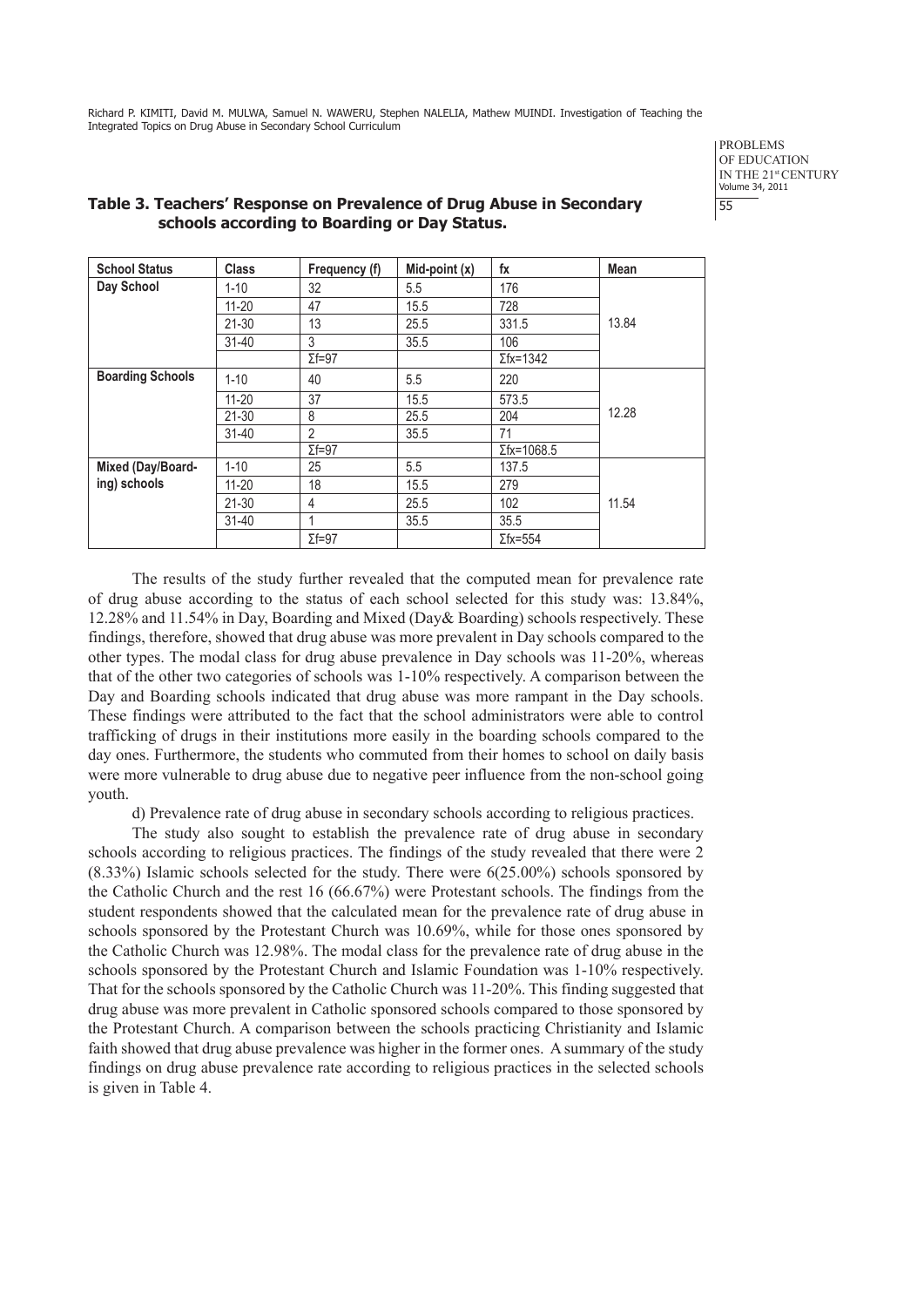| Schools by Reli-<br>gious Practice | <b>Class</b> | Frequency (f)    | Mid-point $(x)$ | fx                | Mean  |
|------------------------------------|--------------|------------------|-----------------|-------------------|-------|
|                                    | $1 - 10$     | 187              | 5.5             | 1028.5            |       |
|                                    | $11 - 20$    | 102              | 15.5            | 1581              |       |
| <b>Protestant Schools</b>          | 21-30        | 14               | 25.5            | 357               | 10.69 |
|                                    | $31 - 40$    | 11               | 35.5            | 390.5             |       |
|                                    |              | $\Sigma f = 314$ |                 | $\Sigma$ fx=3357  |       |
| <b>Catholic Schools</b>            | $1 - 10$     | 43               | 5.5             | 236.5             |       |
|                                    | $11 - 20$    | 67               | 15.5            | 1038.5            |       |
|                                    | $21 - 30$    | 4                | 25.5            | 102               | 12.98 |
|                                    | $31 - 40$    | 3                | 35.5            | 142               |       |
|                                    |              | $\Sigma f = 117$ |                 | $\Sigma$ fx=1519  |       |
| <b>Islamic Schools</b>             | $1 - 10$     | 26               | 5.5             | 143               |       |
|                                    | $11 - 20$    | 9                | 15.5            | 139.5             |       |
|                                    | $21 - 30$    | 2                | 25.5            | 51                | 10.37 |
|                                    | $31 - 40$    | 2                | 35.5            | 71                |       |
|                                    |              | $\Sigma f = 39$  |                 | $\Sigma$ fx=404.5 |       |

# 56 **Table 4. Students' Response on Prevalence of Drug Abuse in Secondary Schools according to Religious Practices.**



One of the questions in the SDAEQ, sought to establish the effect of teaching the integrated topics on drug abuse on prevalence rate of drug abuse among secondary school students. The findings of the study revealed that 57(12.13%) student respondents, 29(12.51%) teacher respondents and 2(8.33%) principal respondents stated that the prevalence of drug abuse among secondary school students was on the increase due to teaching of the integrated topic on drug abuse in the secondary school curriculum. Another 77(16.38%) student respondents, 31(13.36%) teacher respondents and 2(8.33%) principal respondents noted that the teaching of the integrated topics on drug abuse made no change on the prevalence rate of drug abuse among secondary school students. On the contrary, 334(71.06%) student respondents, 169(72.84%) teacher respondents and 20(83.34%) principal respondents reported that the prevalence rate of drug abuse had reduced since the introduction of teaching of the integrated topics on drug abuse in the secondary school curriculum. These results suggested that the teaching of the integrated topics on drug abuse had a positive impact on reduction of drug abuse among secondary school students in Machakos district.

## *Topics on Drug Abuse Integrated in Secondary School Curriculum*

The study aimed at establishing the topics on drug abuse that were integrated in the secondary school curriculum. A summary of its findings on whether topics on drug abuse were integrated in the secondary school curriculum is shown in table 5. It shows that 433(92.13%) student, 277(97.84%) teacher and 23(95.83%) principal respondents indicated that the topics on drug abuse were integrated in the secondary school curriculum. Only a small percentage of less than 10% in each stratum of respondents reported that the topics on drug abuse were not integrated in the secondary school curriculum.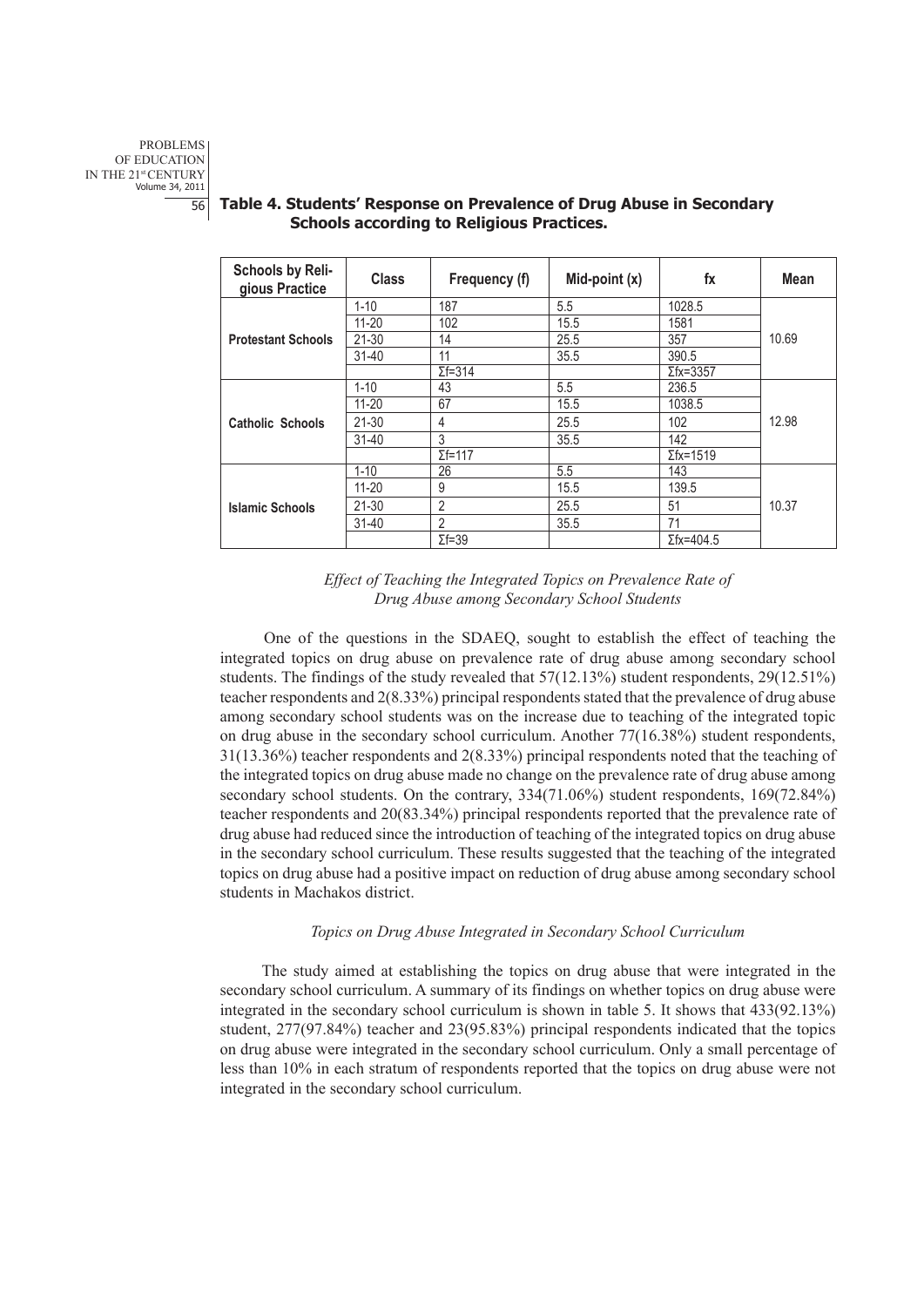> problems OF EDUCATION IN THE 21st CENTURY Volume 34, 2011

# **Table 5. Teaching of Integrated Topics in Secondary School Curriculum.** 57

| <b>Response</b> | <b>Students</b> | <b>Teachers</b> | <b>Principals</b> |
|-----------------|-----------------|-----------------|-------------------|
| N               | 470             | 232             | 24                |
| Yes             | 433 (92.13)     | 227 (97.84)     | 23 (95.83)        |
| No              | 37 (7.87)       | 5(2.16)         | 1(4.17)           |
| Total           | 470 (100)       | 232 (100)       | 24 (100)          |

 $N =$  total number of respondents

Figures in brackets are percentage scores

The probes carried out through interviews with both the teacher and principal interviewees supported the above findings. In one of the secondary schools, the following discussion was captured during an interview with a teacher interviewee.

**Researcher**: Are the topics on drug abuse integrated in the secondary school curriculum? **Mr. Joseph**: Oh yes! In fact the topics on drug abuse are integrated in several subjects in the secondary school curriculum. In the two subjects that I teach (Mathematics and Chemistry), the integrated topics on drug abuse are covered in all classes. For Me, I enjoy teaching these topics in Chemistry more than in Mathematics.

The above finding was supported by another teacher interviewee from girls' only secondary school, who reported that the integrated topics on drug abuse were covered in the subjects she taught; English and Geography. This teacher interviewee further noted that in her school, their schemes of work could not be approved for use by the HODs unless the topics on drug abuse were clearly shown. One of the principal interviewees was very categorical that the topics on drug abuse were integrated in most subjects in the secondary school curriculum. When challenged by the researcher to justify her stand, she had this to say:

During the signing of the teachers' schemes of work, I usually pay keen interest on the teaching of the emerging issues in teaching process. My major areas of concern are the topics on drug abuse and HIV/AIDS… this practice is known by all my teachers.

The study also sought to establish the specific topics on drug abuse integrated in the secondary school curriculum. The findings from the student respondents revealed that the integrated topics on drug abuse taught in the secondary school curriculum were as follows: reasons for drug abuse 81(17.24%), dangers of drug abuse 143(30.42%), social impact of drug abuse 131(27.87%) and types of drugs abused by students 114(24.26%).

The findings from the teacher respondents were in agreement with those of the student respondents. According to the 38 (16.56%) teacher respondents the topic on reasons for drug abuse was covered in class, whereas 68 (29.22%) stated that the topic on dangers of drug abuse was also covered in class. The rest of the topics were taught as follows: social impact of drug abuse by 62(26.77%), types of drugs abused by secondary students by 54(23.31%) and methods of drug peddling by 10(4.13%).

The results from the principal respondents showed that the following integrated topics on drug abuse were taught in the secondary school curriculum: reasons for drug abuse by 5(20.83%), dangers of drug abuse by 7(29.17%), social impact of drug abuse by 6(25.00%) and types of drugs abused by secondary students by 6(25.00%) respectively.

Though all the respondents were asked to state the topics on drug abuse that were integrated in the secondary school curriculum in the respective Drug Abuse Education Questionnaire, this question was further probed through the interviews carried out with the teacher and principal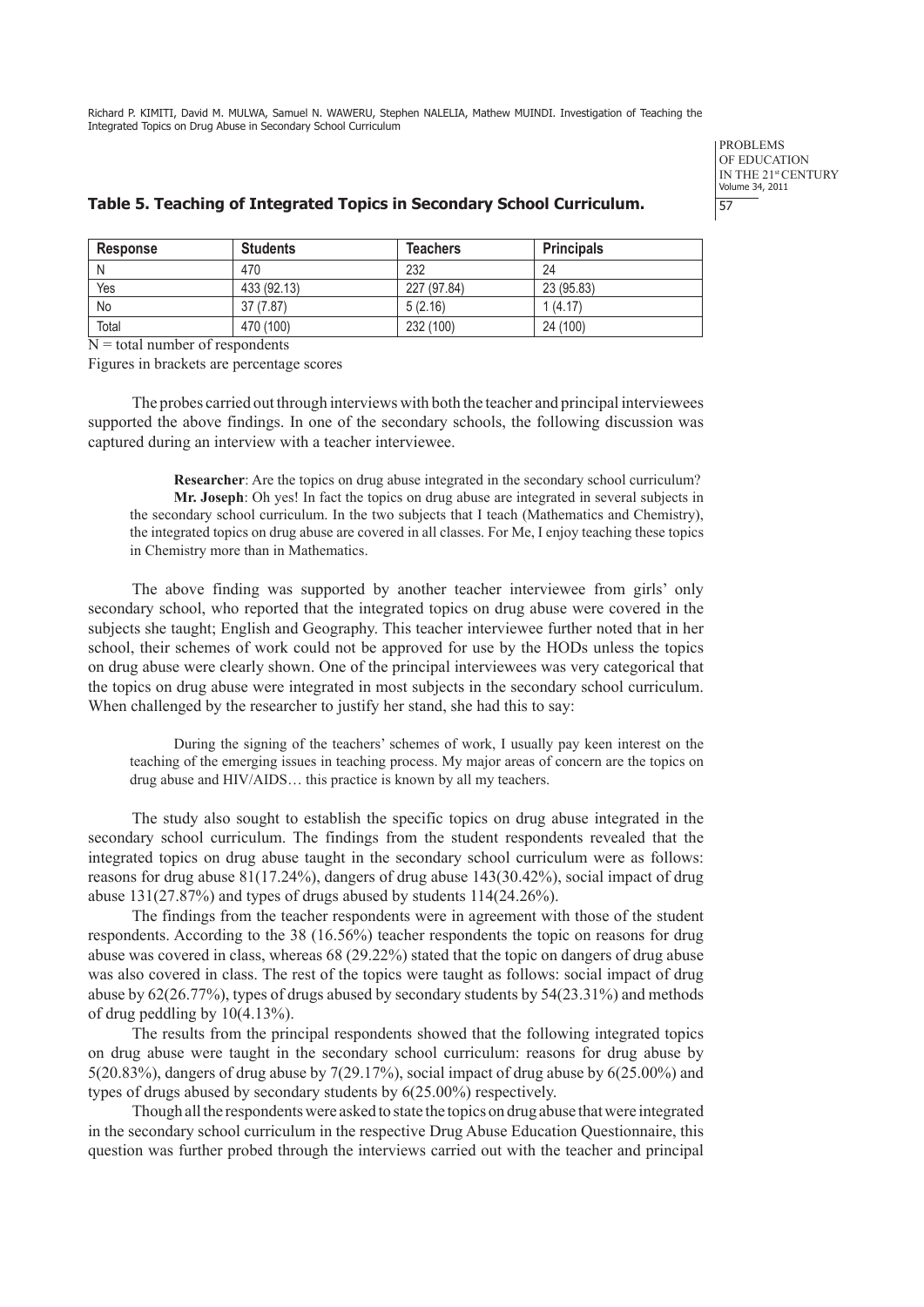problems of education IN THE 21st CENTURY Volume 34, 2011

58 interviewees. Several teacher interviewees in confidence reported that they covered the topics on: reasons for abusing drugs, dangers of drug abuse, social impacts of drug abuse and types of drugs abused in schools. The principal interviewees revealed that all the above topics on drug abuse were integrated in the secondary school curriculum. In addition they were of the opinion that the topics on factors that influence drug abuse and methods of drug trafficking should also be integrated in the secondary school curriculum.

The above finding about the topics on drug abuse integrated in the secondary school level according to the above principal interviewees corresponds to the documentary evidence obtained from an analysis carried out on various syllabi in the secondary school curriculum. Most of the syllabi reviewed showed that the topics: reasons for drug abuse, dangers of drug abuse, social impact of drug abuse and types of drugs abused were integrated in the school curriculum (Republic of Kenya, 2007). A similar observation which is in line with the findings of this study was also recorded by Mathai (1990) in a study on drug prevention education in Kenya. Mathai (1990) showed that apart from the topics integrated in the current secondary school curriculum, other topics such: drug use and misuse, coping up with modern stress without resorting to drug abuse and types of drug dependence were also incorporated in drug prevention programmes.

The finding of the study further revealed that the topics on drug abuse were integrated in several subjects at the secondary school level. Documentary analysis of the various syllabuses showed that the topics on drug abuse were integrated in following subjects: Mathematics, Chemistry, Physics, Christian Religious Education, Geography and Biology in the secondary school curriculum but at different levels (Republic of Kenya, 2007). For instance, the syllabus for languages clearly showed that various topics on drug abuse had been integrated in the syllabus. According to the English syllabus, in Form 1 and Form 2 classes, the following topics on drug abuse were integrated: reasons for drug abuse, dangers of drug abuse, types of drugs and social impact of drug abuse (Republic of Kenya, 2007). Similarly the same topics were included in the Kiswahili syllabus.

This study also sought to find out whether the topics on drug abuse were integrated in the non-formal curriculum; students' clubs and religious societies programmes at the secondary school level. All the respondents answered this question. The findings of the study revealed that 268 (52.02%) student respondents reported that the integrated topics on drug abuse were covered in students' clubs meetings while another 431(91.70%) stated that they covered the topics during their religious societies meetings.

| <b>Response</b>                  | <b>Principals</b> | <b>Teachers</b> | <b>Students</b> |
|----------------------------------|-------------------|-----------------|-----------------|
| N                                | 24                | 232             | 470             |
| Reasons for drug abuse           | 5(20.83)          | 54 (23.28)      | 117 (24.87)     |
| Dangers of drug abuse            | 7(29.17)          | 82 (35.34)      | 168 (35.74)     |
| Social impact on drug abuse      | 7(29.17)          | 89 (38.36)      | 172 (36.6)      |
| Signs and symptoms of drug abuse |                   |                 | 13(2.77)        |
| Types of drug abuse              | 5(20.83)          | 7(3.02)         |                 |
| Total                            | 24 (100)          | 232 (100)       | 470 (100)       |

## **Table 6. Integration of Topics on Drug Abuse in Students' Clubs Meetings.**

 $N =$  total number of respondents

Figures in brackets are percentage scores

The findings of the study revealed that one of the topics on drug abuse integrated in the students' club meetings was reasons why students abuse drugs, which was rated at 20.83% by 5 principal respondents. They also reported that the topic on dangers of drug abuse was covered in the students' clubs meetings. It was rated at 29.17% by 7 principal respondents. Another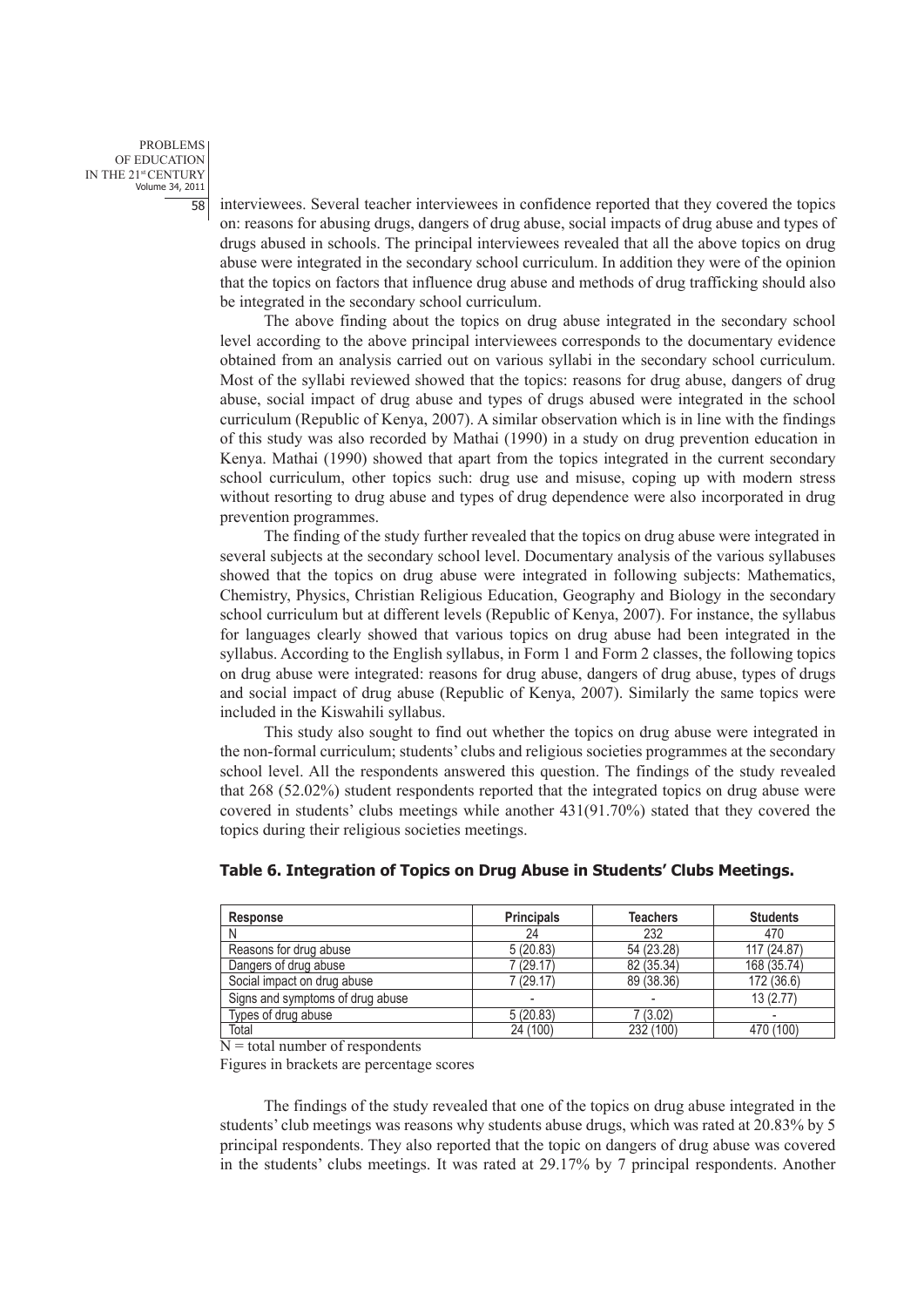> problems OF EDUCATION IN THE 21st CENTURY Volume 34, 2011

integrated topic on drug abuse covered in the students' clubs meeting was the social impact  $\frac{59}{59}$ of drug abuse according to 7 (29.17%) principal respondents. Table 6 shows that the teacher respondents revealed that the integrated topics on drug abuse; reasons why people abuse drugs, dangers of drug abuse, the social impact of drug abuse and signs and symptoms of drug abuse were covered in students' club meetings.

The findings from interviews with teacher interviewees were in agreement with those from the questionnaires. A teacher interviewee reported that:

… in this school (Kola Boys' Secondary School) several club patrons had reported that they always discuss topics on drug abuse with the students at least twice in a term.

When probed to highlight the topics on drug abuse which the teachers had said:

In **Science club**--- Reasons for drug abuse and dangers of drug abuse

In **Straight Talk club**--- reasons for drug abuse, signs and symptoms of drug abuse, social problems of drug abuse and prevention measures.

In **Mathematics club**--- causes of drug abuse and social impact of drug abuse.

Findings regarding the integration of topics on drug abuse as reflected from the above excerpt seemed to concur with those of the principal interviewees. For instance the principal interviewee of a Girls' Secondary School said that apart from Science club, the integrated topics on drug abuse; reasons for drug abuse, signs and symptoms of drug abuse, dangers of drug abuse and types of drugs were covered in other students' clubs meetings in her school.

The findings on the integration of the topics on drug abuse in specific clubs as per the student respondents were: Straight Talk 209 (44.46%), Debate 143 (30.42%), Science 96 (20.43%) and Mathematics 22 (4.62%). Similarly, 80 (34.48%) teacher respondents reported that the integrated topics on drug abuse were discussed in clubs meetings, whereas 93 (40.08%) indicated that the integrated topics on drug abuse were discussed in religious societies meetings. In the Straight Talk club, the topics discussed by its members were programmed by a national steering committee. Among these topics, drug abuse was given a special preference together with issues on HIV and AIDS pandemic. However, the meetings for the Straight Talk club in 22 (91.67%) schools selected for the study took place at the same time with meetings for other clubs, that is, on Tuesdays. This implied that only a small percentage of the students' population in each school benefited from such teachings.

In debate club, the students' discussions were specifically tailored to address the social vices that they faced in life. In this respect, the debate patrons deliberately taught the integrated topics on drug abuse as a way of sensitizing students on the dangers of drug abuse. Some of the topics that the students debated upon were: dangers of drug abuse, social impact of drug abuse, reasons why students abuse drugs, sources of the drugs abused in schools and ways of avoiding drug abuse. The findings of the study according to the principal respondents revealed that four topics on drug abuse were mainly discussed in the Mathematics club; reasons for drug abuse by  $5(20.83%)$ , dangers of drug abuse by  $7(29.17%)$  social impact of drug abuse by  $7(29.17%)$  and sources of the drugs abused by 5(20.83%).

The researcher also sought to establish the consistency in which, the integrated topics on drug abuse were covered in students' clubs meetings. The findings of the study were tabulated according to the number of times the integrated topics on drug abuse were discussed during such meetings. The student respondents revealed that the integrated topics on drug abuse were covered as follows: frequently 134 (28.51%), occasionally 166 (35.32%) and rarely 110  $(23.40\%)$ .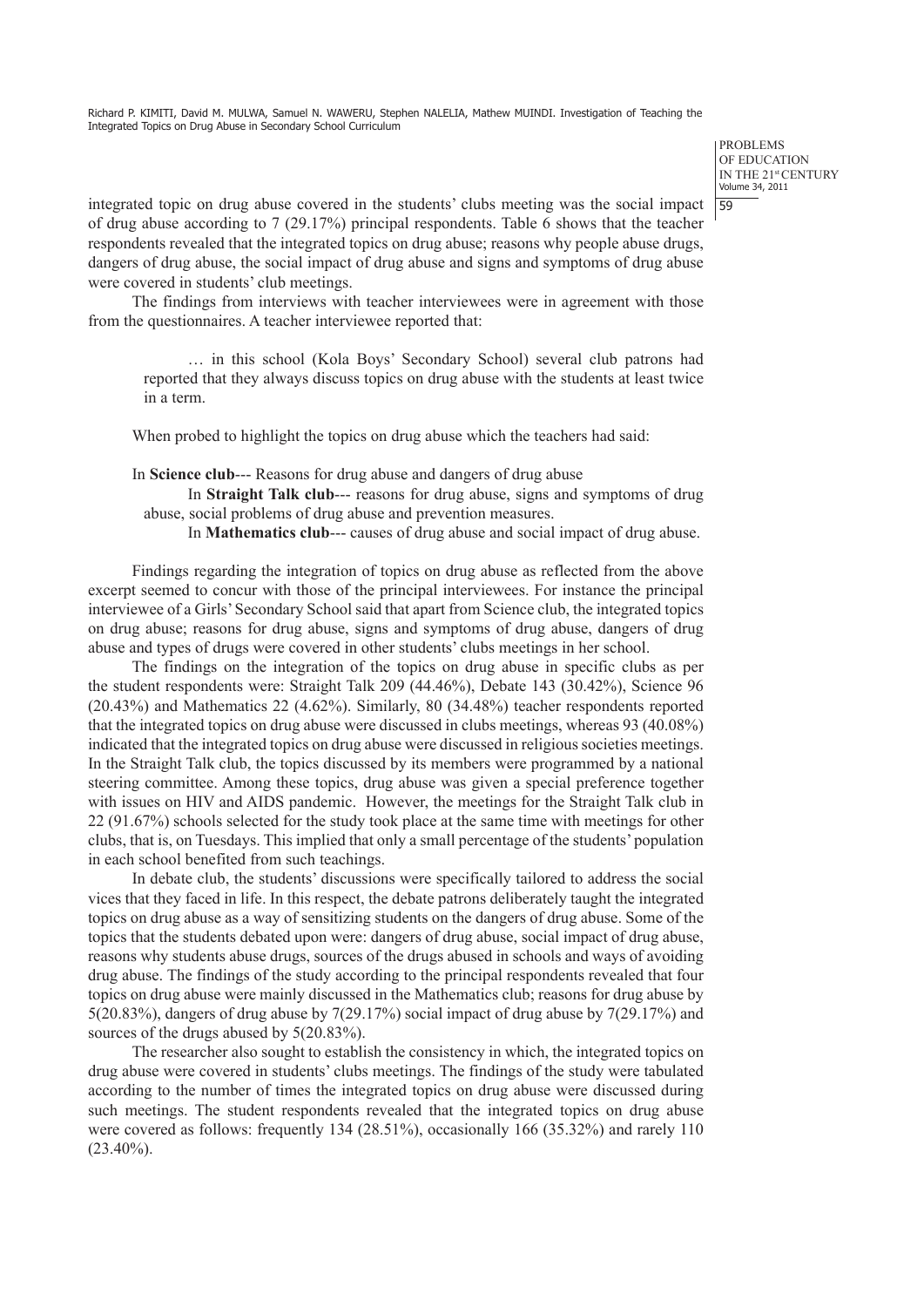| <b>Response</b> | <b>Students</b> | <b>Teachers</b> | <b>Principals</b> |
|-----------------|-----------------|-----------------|-------------------|
|                 | 470             | 232             | 24                |
| Frequently      | 134 (28.51)     | 92 (39.66)      | 4(16.67)          |
| Occasionally    | 166 (35.32)     | 81 (34.91)      | 16 (66.66)        |
| Rarely          | 110(23.4)       | 38 (16.38)      | 4 (16.67)         |
| Never           | 60 (12.77)      | 21(9.05)        |                   |
| Total           | 470 (100)       | 232 (100)       | 24 (100)          |

# 60 **Table 7. Frequency of Teaching of the Integrated Topics on Drug Abuse in Students' Clubs Meetings.**

 $N =$  total number of respondents

Figures in brackets are percentage scores

Table 7 shows that an exceptional case was pointed out by 60 (12.76%) student respondents who said that the integrated topics on drug abuse had never been discussed in their schools during students' clubs meetings. However, responses from the teacher respondents gave a slightly higher rating for the frequency of the coverage of the integrated topics on drug abuse in students' clubs meetings; frequently 92(39.66%), occasionally 81(34.91%), rarely 38(16.38%) and never 21(9.05%) accordingly. The principal respondents on the other hand reported that the integrated topics on drug abuse were also discussed in students' clubs meetings. This was rated 66.66%, which was almost twice to the rating given by the teacher respondents on the same item. The discrepancy on this finding compared to that of either the student respondents or teacher respondents was associated to the fact that a good number of the principals did not directly handle issues related students' clubs activities.

In the schools where students reported that the integrated topics on drug abuse were not covered, this was attributed to the principal's attitudes toward the drug problem. For instance, in Mavoko Secondary School, the principal confided to the researcher that exposing the prevalence of drug abuse in his school was tantamount to tarnishing its name. For this reason, the principal opted to avoid discussions on topics of drug abuse with his students.

The study also sought to establish whether the integrated topics on drug abuse were covered in the students' religious societies meetings. The findings of the study revealed that the integrated topics on drug abuse were covered in the schools' religious practices follows: Christian Union 118(50.86%), Young Christian Students 84(36.21%) and Seventh Day Adventist 30(9.48%) as reported by the teacher respondents. The results further showed that 22 (91.67%) principal respondents suggested that the integrated topics on drug abuse were covered in students' clubs meetings.

The study also found out that the integrated topics on drug abuse were covered in school assembly meetings according to 396(84.26%) student respondents, 207(89.22 %) teacher respondents and 100% principal respondents. The integrated topics covered during the school assembly meetings were: school policy on drug abuse 137(29.15%), dangers of drug abuse 165 (35.11%), social impact of drug abuse 104 (22.13%), sources of drugs abused by students 47(10.00%) and disciplinary measures used by the school administration to curb down drug abuse 17(3.62%).

In addition, the findings of the study also revealed that the integrated topics were covered in dormitory meetings. The specific topics covered in the schools selected for this study were: school policy on drug abuse by 68(29.31%), dangers of drug abuse by 71 (30.60%), social impact of drug abuse by 30 (8.62%), sources of drugs abused by students by 34(14.66%) and disciplinary measures used by the school administration to curb down drug abuse by 29(12.50%) teacher respondents respectively.

The other non-formal teaching activity where the integrated topics on drug abuse were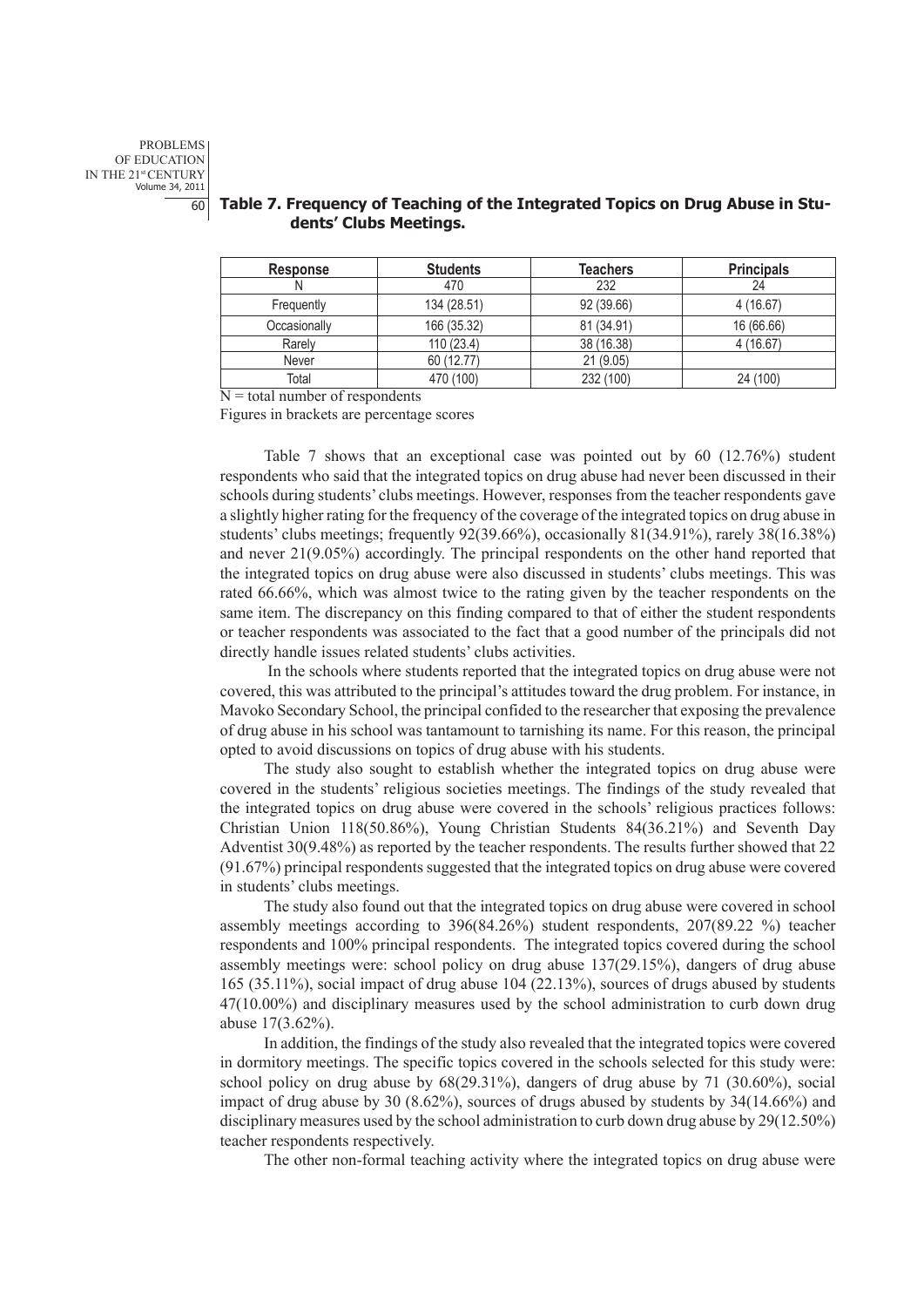> problems of education IN THE 21st CENTURY Volume 34, 2011

covered at the secondary school level was in class meetings. The responses obtained from the  $\frac{61}{61}$ teacher interviewees indicated the integrated topics on drug abuse discussed in class meetings were: dangers of drug abuse, sources of drugs abused by students, social impact of drug abuse and methods of curbing drug abuse among students.

#### **Discussion**

From the study, it was found out that, boys' schools had higher drug abuse prevalence rate compared to the Girls' and Mixed (boys and girls).The trend of drug abuse prevalence according to gender parity is not new. Flisher, Ziervogel, Charlton, Leger & Robertson (1993) in a study on prevalence of drug abuse among the American youth reported that drug abuse was significantly related to gender. According to Flisher et al (1993) the prevalence of drug abuse was higher among the male youth compared to the female ones. Similarly studies carried out by Lambo (1995) and Mathison & Freeman (1997) showed that drug abuse prevalence is strongly influenced by gender due to the different male and female socialization as the child grows up.

Although the findings of this study suggested that drug abuse was more prevalent in the schools situated in the urban centers compared to those in rural ones, the findings seemed contradict those of Grube & Morgan (1996) when they reported a no significant correlation between drug abuse prevalence and the locality of a school in a study carried out with Middle High grade students in Canada. However, research findings of a study carried out in Nigeria concurred with the findings of the current study when they reported that the prevalence of drug abuse was influenced by the locality of the learning Institution (Obot, 1993). Thus the findings of the current study suggest that the prevalence of drug abuse was influenced by the locality of the secondary school in Machakos district, Kenya.

The prevalence of drug abuse according to the status of a school had been underscored earlier in a study on the trend of drug abuse among secondary school students in Nairobi province (Asuni, 1990). According to Asuni (1990) the prevalence of drug abuse was higher in mixed Day& Boarding schools compared to the fully Boarding schools. Similarly, Acuda, Edie, Gudyanga & Khan (1991) discussed the factors that influenced drug abuse among the youth in Zimbabwe. The findings of the study carried by Acuda et al (1991) seemed to be in agreement with the findings of the current study when they reported that the prevalence of drug abuse among secondary school students was higher in Day schools compared to those in the Boarding ones. The reasons contributing to this trend of drug abuse was that the students in the Day schools could easily access the drugs they abused on their way to school.

Religious practices have been reported to have a direct influence on the prevalence of drug abuse among secondary school students in studies carried out in other countries (Nabunya, 1992). For instance documentary analysis from the study carried out by Nabunya (1992) showed that specific religious teachings and intervention programmes were significantly related to the prevalence of drug abuse among the youth in a study carried out in Uganda.

The importance of integrating the topics on drug abuse had been captured in earlier studies (Kilonzo, 1992). In his study on drug prevention programmes with secondary school students Kilonzo (1992) reported that integration of topics in the non-formal dimension of the school curriculum compliments the teaching of the same content in class. Due the flexibility of the learning activities, students openly discussed drug abuse related topics with their patrons, which lead to improved understanding of the content on drug abuse.

#### **Conclusions**

The findings of this study as reported and discussed in this section revealed that the prevalence rate of drug abuse among secondary school students in Machakos district was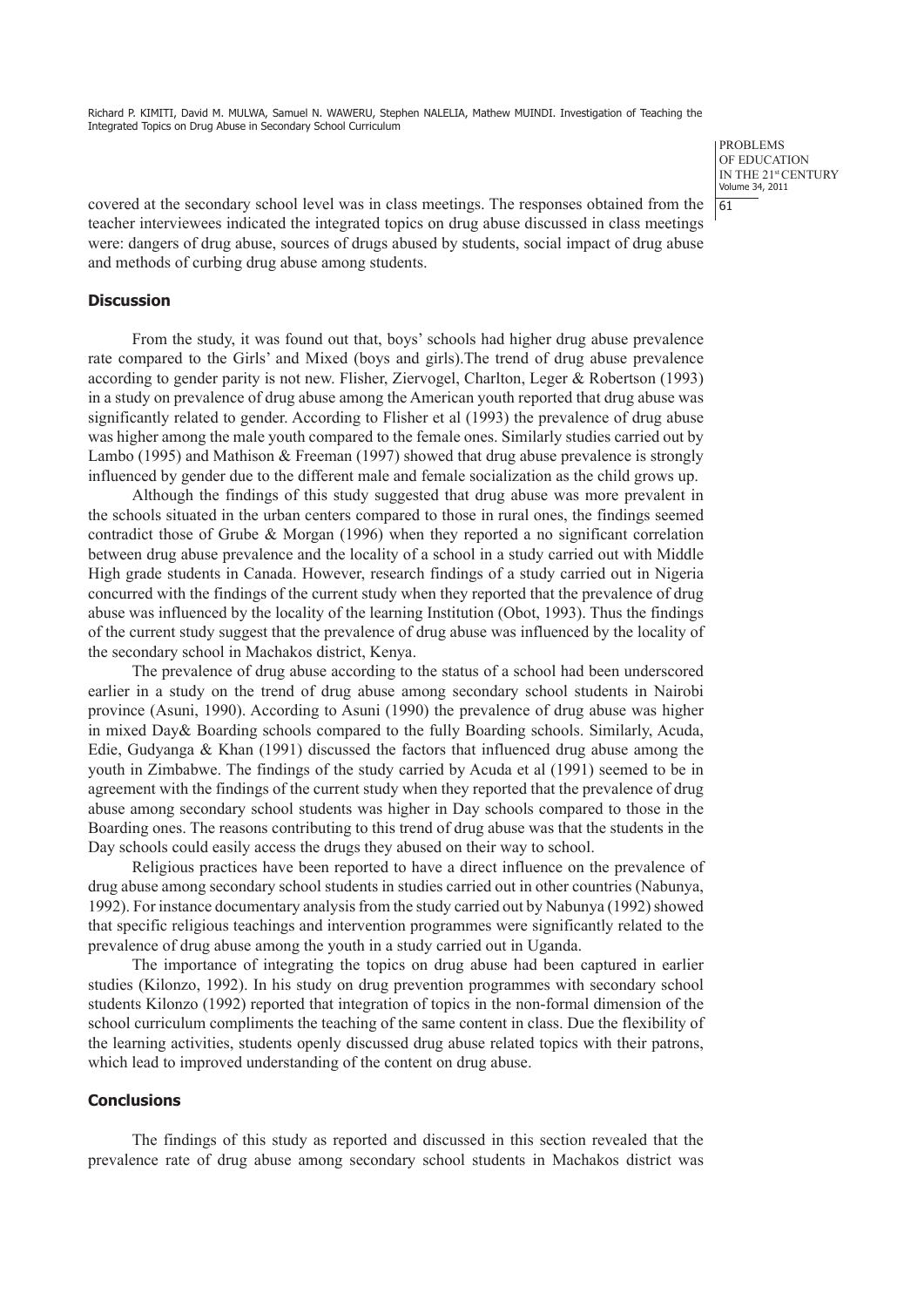problems of education IN THE 21st CENTURY Volume 34, 2011

62 higher in boys' school compared to girls' and mixed schools. It was also found out that urban schools had higher drug abuse prevalence rate compared to the rural ones and day schools had higher drug abuse prevalence rate compared to the boarding ones. Schools practicing the Christian faith had higher drug abuse prevalence rate compared to the schools sponsored by the Muslim faith. The following topics on drug abuse were integrated in the secondary school curriculum: dangers of drug abuse, social impact of drug abuse and reasons why students abuse drugs. Others were sources of the drugs abused in schools and ways of avoiding drug abuse. In addition, the above listed topics were integrated in both the formal and non-formal learning activities. The topics on drug abuse were integrated in all classes (from Form 1 to Form 4) and in both students' clubs and religious societies meetings.

#### **References**

Acuda, S. W, Edie, A. H., Gudyanga, B. H. & Khan, H. (1991). *An Epidemiological Study on Substance Use among Secondary School Students in Zimbabwe.* Geneva: ILO Publications. Asuni, T. (1990). Drug Trafficking and Abuse in Africa*. Criminology in Africa***,** *UNICRI Series*. Rome: 3(47).

Flisher, J. A., Ziervogel, C. F., Charlton, D. O., Leger, P. H., & Robertson, A. (1993). Risk-Taking Behaviour of Cape Pennisula High School Students*. Drug Use*, 30 (83) 483-485.

Grube, J. & Morgan, M. (1996). Smoking, Drinking and other Drug use among Dublin Post-Primary School Children. *Report for Economic and Social Research Institute.* Dublin: Vishram Publishers.

Kilonzo, G. P. (1992). The Family and Substance abuse in the United Republic of Tanzania. *Bulletin on Narcotics*, Vol. XLVI (1): 87-96.

Kombo, D. K. (2006). *Sociology of Education*. Nairobi: Pauline's Publication of Africa.

Lambo, T. A. (1995). Medical and Social problems of Drug Addiction in Kenya with Special emphasis on psychiatric aspects. *Bulletin on Narcotics*, 17(1): 3-13.

Mathai, A. M. (1990). *A Student Survey Study on substance use at University of Nairobi, 1988-1989.* Med Dissertation, Department of Psychiatry, University of Nairobi.

Mathison, S. & Freeman, M. (1997). *The Logic of Interdisciplinary Studies.* Paper Presented at the Annual Conference of the American Research Association, Chicago, March 24 - 26, 1997.

Miller, N. M. (2002). Connecting Science, Social Studies and Language Arts: An Interdisciplinary Approach. *Education Action Research*, 9 (10) pp. 479-497.

Nabunya, E. (1992*). Prevalence of drug abuse and associated factors among secondary school Students in Kampala*. Community Medicine, Muhimili University College of Health Sciences of the University of Dar es salaam, Tanzania.

NACADA (October 21<sup>st</sup>, 2006). *A Study on Prevalence of Drug Abuse in Kenyan Institutions of Learning.* The Daily Nation Newspaper. 13-15

Obot, I. S. (1993). *Epidemiology and Control of Substance abuse in Nigeria.* Centre of Research and Information on Substance Abuse (CRISA), Jos, Nigeria.

Republic of Kenya, (2004). *Secondary School Syllabus: Volume 3, 2nd May 2004*. Nairobi: KIE.

Republic of Kenya, (2007). *Secondary School Syllabus: Volume 4, September 2007.* Nairobi: KIE.